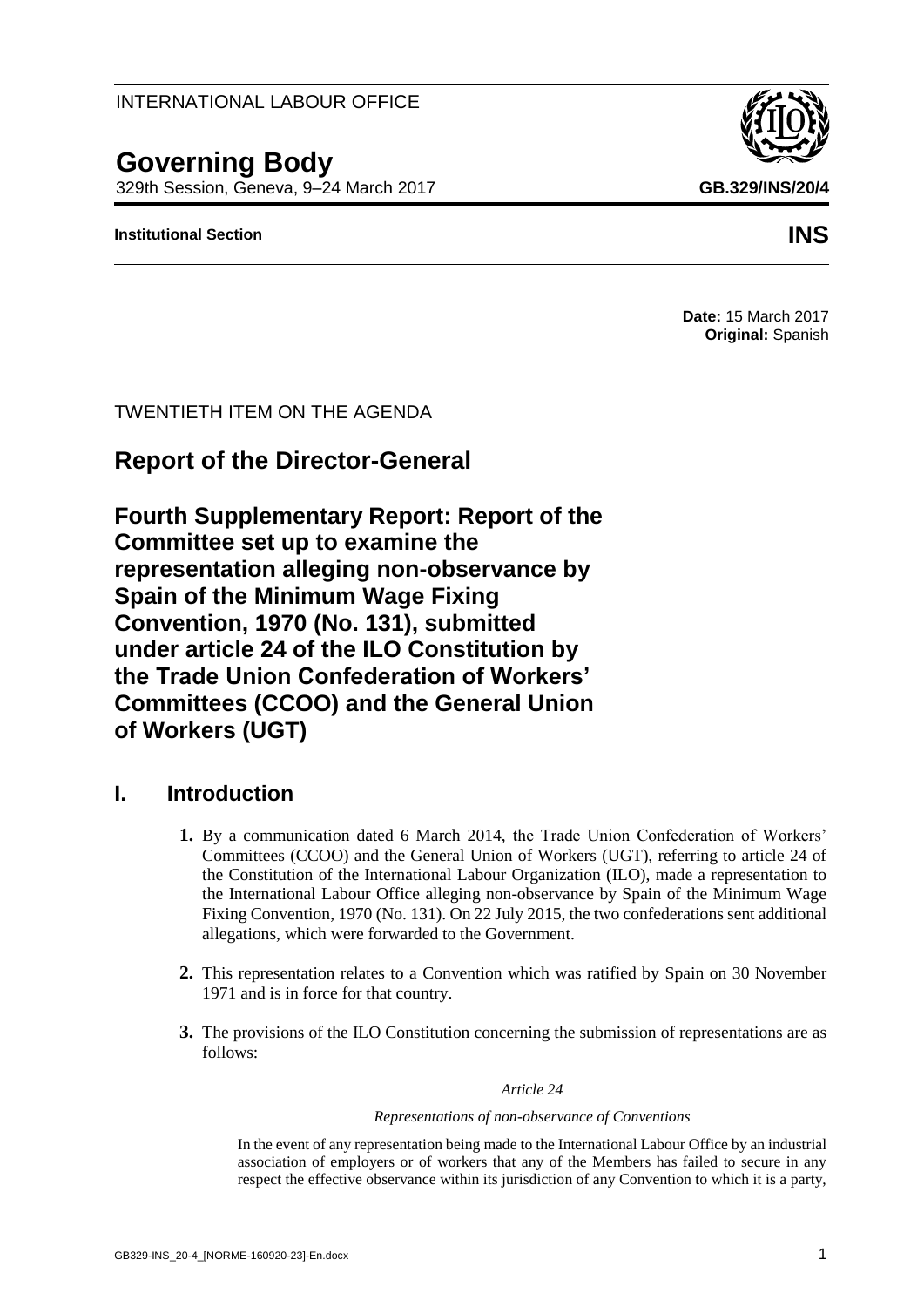the Governing Body may communicate this representation to the government against which it is made, and may invite that government to make such statement on the subject as it may think fit.

#### *Article 25*

#### *Publication of representation*

If no statement is received within a reasonable time from the government in question, or if the statement when received is not deemed to be satisfactory by the Governing Body, the latter shall have the right to publish the representation and the statement, if any, made in reply to it.

- **4.** In accordance with article 1 of the Standing Orders concerning the procedure for the examination of representations, as amended by the Governing Body at its 291st Session (November 2004), the Director-General acknowledged receipt of the representation and informed the Government of Spain thereof. At its 322nd Session (November 2014), the Governing Body, in accordance with the recommendation of its Officers, decided that the representation was receivable and appointed members of the tripartite committee for its examination: Mr Luis Rodrigo Morales Vélez (Government member, Mexico), Ms Renate Hornung-Draus (Employer member, Germany) and Ms Maria Fernanda C. Francisco (Worker member, Angola).
- **5.** The Government of Spain sent its observations in reply to the representation and the additional information in a communication dated 22 October 2015.
- **6.** In a communication dated 25 April 2016, the Office requested the Government to provide additional information related to the allegations.
- **7.** In a communication dated 15 June 2016, the Government provided the information requested.
- **8.** The Committee met on 21 March 2016, 4 November 2016 and 15 March 2017 to examine the representation and adopt its report.

# **II. Examination of the representation**

## **A. The complainants' allegations**

- **9.** The CCOO and the UGT allege that the Government has not given effect to Articles 3 and 4(2) of Convention No. 131 as it fixed a minimum interoccupational wage (SMI) for 2014 and 2015 that does not cover the needs of workers and their families and that it failed to engage in a process of full consultation with the trade unions.
- **10.** The complainant organizations recall that in Spain the SMI is a fundamental element of economic and social policy which is solidly anchored in the Constitution (Article 35(1) of the Constitution recognizes the right to remuneration sufficient to meet the needs of workers and their families). They add that the criteria for fixing the annual amount of the SMI are set out in section 27(1) of Royal Legislative Decree No. 1/1995 of 24 March, approving the amended text of the Workers' Charter, which provides that:

1. The Government, following consultation with the most representative trade union organizations and employers' associations, shall determine annually the minimum interoccupational wage, taking into account:

- (a) the consumer price index;
- (b) the average national productivity rate;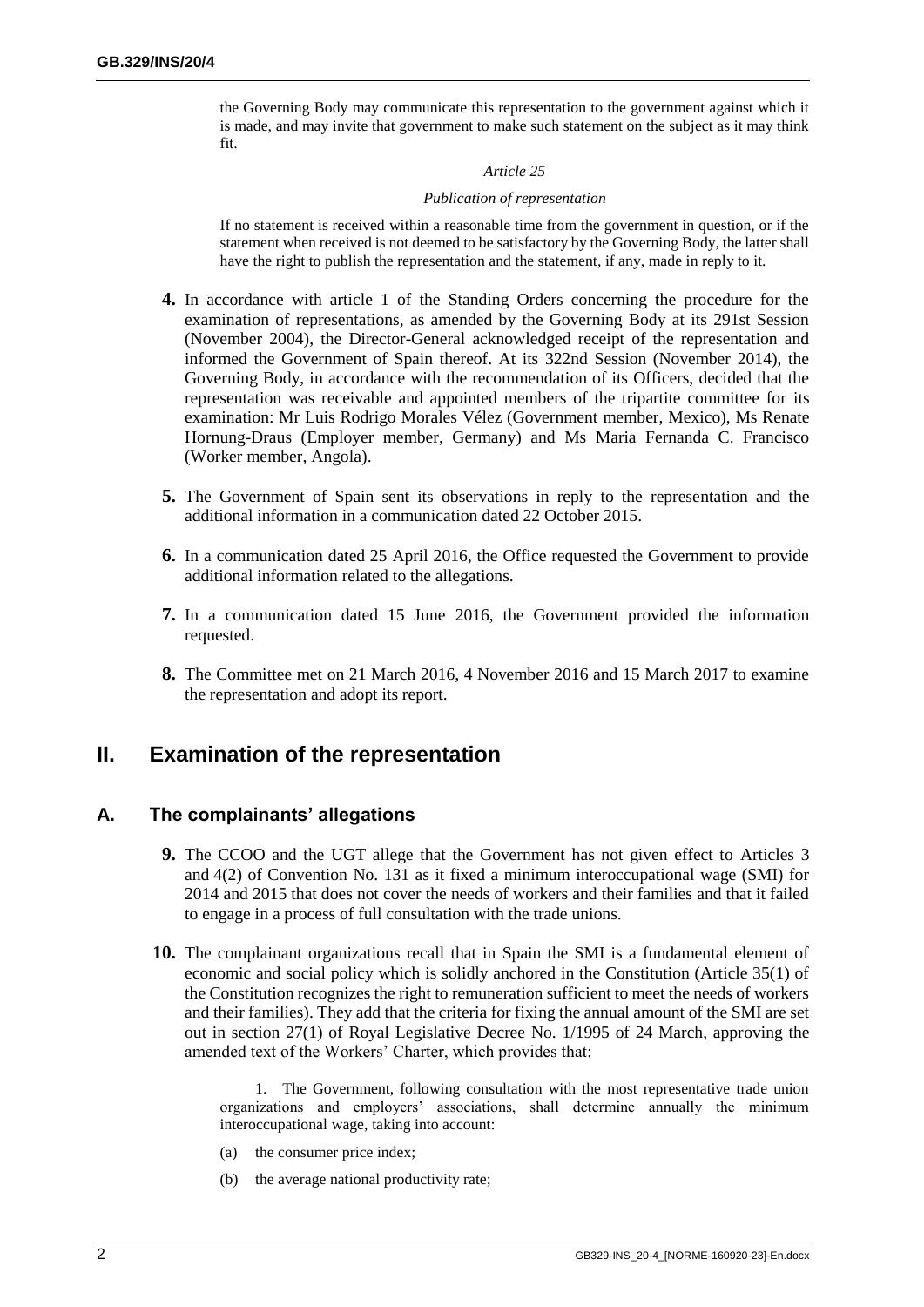- (c) the increase in the contribution of labour to national income; and
- (d) the general economic situation.

The amount shall also be revised every six months if the forecasts for the price index are not met.

The revision of the minimum interoccupational wage shall not affect either the structure or amount of occupational wages where, taken as a whole and calculated on an annual basis, they are higher than that level.

- **11.** The complainant organizations indicate that the criteria set out in that section do not limit the discretion of the Government, as the factor of the general economic situation (clause (d)) is so ambiguous that it can be used to justify any decision that is adopted and as the provision, in contrast with Article 3 of Convention No. 131, does not use the imperative, but a weaker wording, namely "taking into account".
- **12.** The complainant organizations refer to Royal Legislative Decree No. 3/2004 of 25 June, which they indicate was the result of a real and exhaustive process of consultation between the Government and the most representative social partners. They observe that this Decree provides, among other provisions, that: "The Government and the social partners shall determine, in the context of social dialogue … the reform of section 27 of the amended text of the Workers' Charter to provide a new basis for the determination of the SMI annually by the Government and to prevent losses in purchasing power"; and that it recognizes the need for "the contribution to the effective application of the constitutional right of workers to sufficient remuneration to meet their needs and those of their family, the recovery of the loss of purchasing power of the SMI, and its approximation to an amount nearer to 60 per cent of the average wage of workers as recommended by the European Social Charter of the Council of Europe". The complainant organizations indicate that, despite the provisions of the Decree, section 27 of the Workers' Charter has not yet been amended.
- **13.** With regard to the level of the SMI, the complainant organizations indicate that, with the onset of the economic recession there was a change in its trajectory, and that over recent years it has lost 5.8 points of its purchasing power. They add that the SMI reached its highest level in relation to the average wage in 2007 (41.5 per cent) and that it fell to around 40 per cent of that level in 2012 and 2013, thereby becoming more remote from the European objective of 60 per cent of the average wage. They also affirm that the fall in the level of income and the greater inequality of income is giving rise to a deterioration in the living standards of the population and an increase in the population at risk of poverty. They add that the SMI is used to determine the minimum levels of social security contributions, which means that it affects many more workers than those who earn the minimum wage. Accordingly, the freezing of, or minimal increases in the SMI in recent years have not only resulted in lower wages for workers, but also imply lower social benefits in future.
- **14.** The complainant organizations also note that the European Committee of Social Rights of the Council of Europe, in conclusions XIX-3 in 2010, when analysing the level of the minimum wage in Spain in relation to Article 4 of the European Social Charter for the period 2007–09, concluded that the situation in Spain was not in conformity with Article 4(1) of the Charter, as the minimum wage was manifestly unfair. They also recall that the Committee on Economic, Social and Cultural Rights (CESCR) of the United Nations Economic and Social Council (ECOSOC), in its consideration of the reports submitted by States parties under Articles 16 and 17 of the International Covenant on Economic, Social and Cultural Rights (May 2012), expressed concern at the fact that the SMI had been frozen since 2011 at a level which did not allow for a decent standard of living.
- **15.** The complainant organizations add that the Spanish SMI is very much lower than the average for the principal countries in the European Union and the level that would correspond to a country of Spain's level of development. Of the countries in the European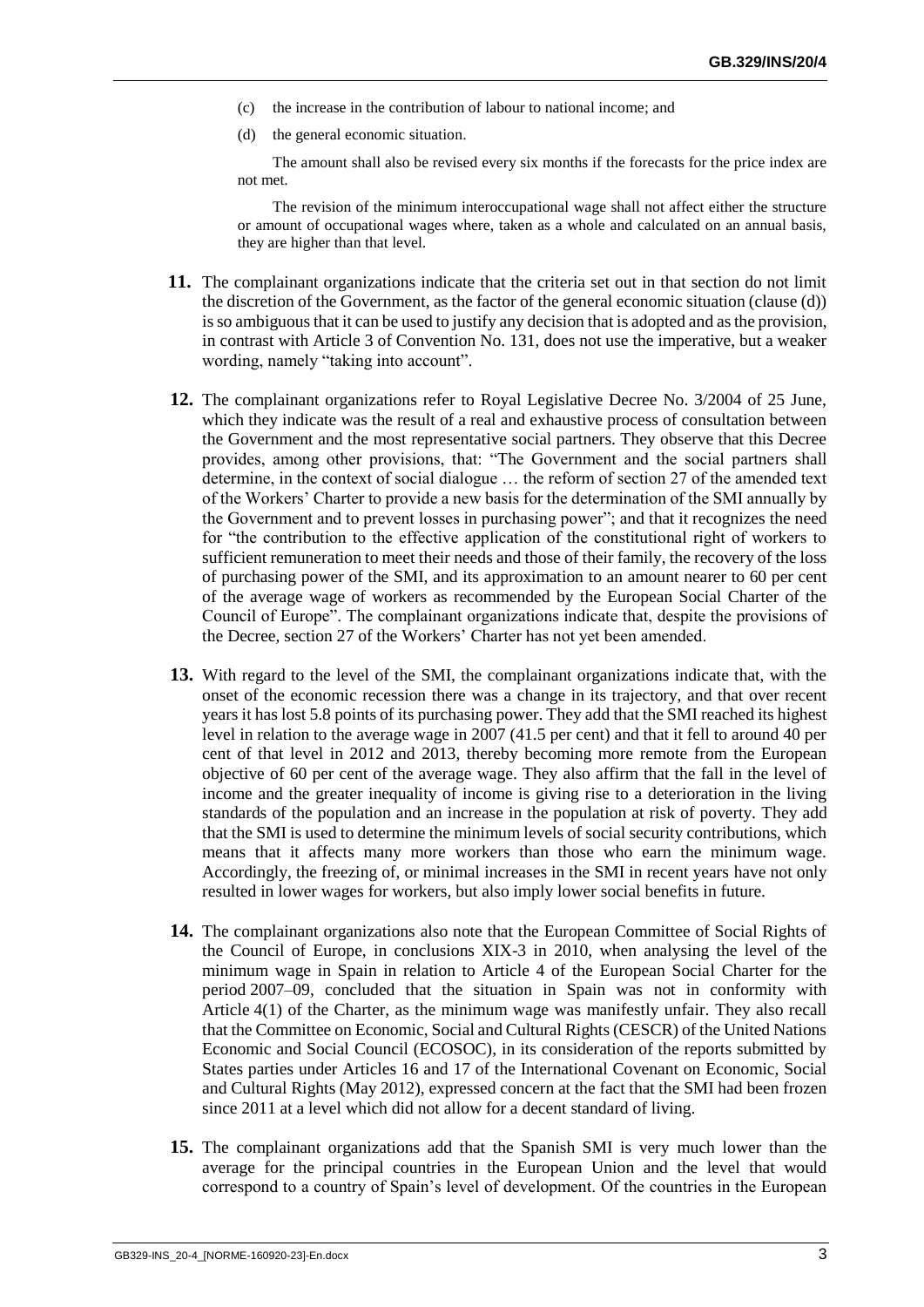Union that have introduced a minimum wage, Spain is the one with the lowest SMI in relation to the average wage (the SMI only amounts to 34.3 per cent of the average wage). They also note that, according to 2015 data, the SMI in current euros is  $\epsilon$ 757 a month, which is barely higher than 50 per cent of the minimum wage in the most developed countries in Europe that have a minimum wage.

- **16.** The complainant organizations indicate that Royal Decree No. 1046/2013 froze the SMI for 2014 and they allege that this freeze, combined with the loss of purchasing power of wages and pensions, is in contrast with the rise in prices for essential household services and goods. They add that in both 2013 and 2014 the SMI was frozen at  $\epsilon$ 9,034 gross annually, and that in 2015 it was set at €9,080.40 gross, which is very close to the at-risk-of-poverty threshold for a single person ( $\epsilon$ 7,961). They further observe that the inadequacy of the SMI is alarming given that the subsistence of workers and their families depend on it. According to the data of the 2014 living standards survey (ECV) (the data for the survey correspond to 2013), the at-risk-of-poverty threshold for a household consisting of two adults was  $\epsilon$ 11,942, and for a household consisting of two adults and two children it was  $\epsilon$ 16,719. They consider that, even though Royal Decree No. 1106/2014 increased the SMI for 2015 by 0.5 per cent compared to 2014, the SMI still does not guarantee the minimum subsistence conditions for workers and their families, as shown by ECV data. They also allege that economic factors and the crisis do not justify the manifest and alarming insufficiency of the minimum wage in Spain, which does not cover the needs of workers and their families and does not contribute to the reduction of poverty or the improvement of social protection.
- **17.** They also indicate that the Government has made no effort to give effect to the recommendations made by the Committee of Experts on the Application of Conventions and Recommendations in 2013 in terms of: (a) taking full account of the needs of workers and their families, and not just the objectives of economic policy, when undertaking the annual adjustment of the minimum wage in future, so as to avoid depreciation in the purchasing power of the SMI; and (b) fully involving the social partners, on an equal footing, in decision-making in this field.
- **18.** The complainant organizations also allege that, in the process of determining the SMI, the Government is in systematic contravention of the right to consultation set out in section 27(1) of the Workers' Charter, and assert that this is in violation of Article 4(2) of the Convention. They add that each year, when the period for the adjustment of the SMI is approaching, they write to the Government urging it to improve the SMI and make proposals for doing so. They affirm that, in reply to this communication, each year they only receive, as a merely formal procedure, the preliminary draft of the Royal Decree which will determine the SMI, without the documentation taken into account for its determination, which prevents them from forming their views in full knowledge of the facts. In relation to the determination of the SMI for 2014, they allege that on 26 December 2013 they received the draft text of the Royal Decree, with the indication that the deadline for their response was the following day (27 December, before 9.30 a.m.), on which date the Council of Ministers approved the Royal Decree, which was published in the Official Bulletin on 30 December 2013. They add that in 2015 the Government once again unilaterally fixed the SMI by means of Royal Decree No. 1106/2014, thereby reducing consultation with the social partners to a mere formal procedure.

## **B. The Government's observations**

**19.** The Government indicates in its response that the issues raised in the representation with direct reference to the content of the Convention are substantially two: (a) the amount of the SMI; and (b) the consultation procedure.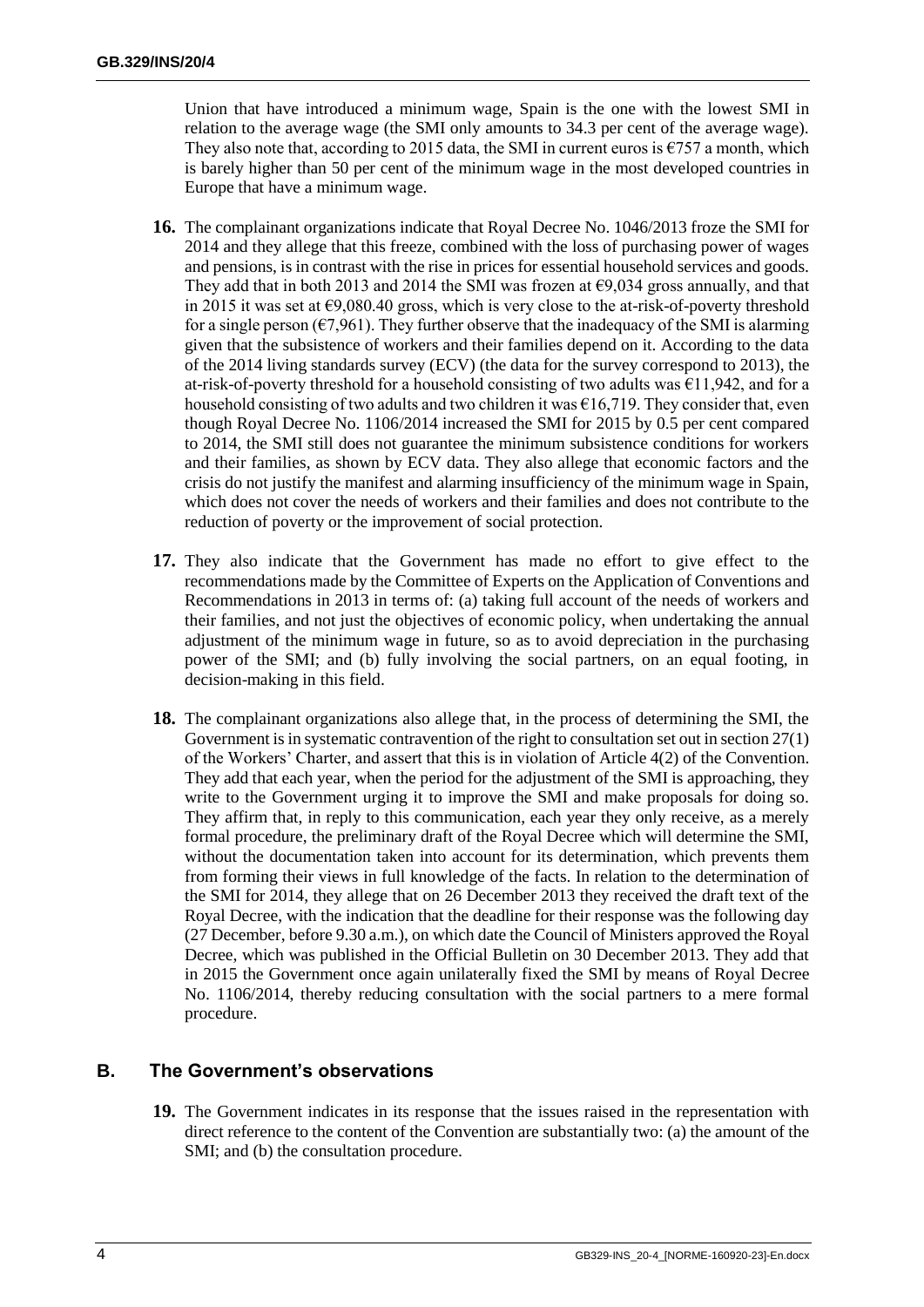- **20.** With regard to the amount of the SMI, the Government recalls that its current adjustments have not been carried out in a climate of economic expansion but, on the contrary, within a context of economic recession, which requires the adoption of adjustment measures to defend enterprise productivity and viability, and the maintenance and improvement of the level of employment. It indicates that in this context it is endeavouring to adopt measures which allow enterprises a greater margin for manoeuvre and cost containment, thereby allowing their continued existence so that they can maintain and even, where possible, increase their workforce. The Government adds that, although the Committee on Economic, Social and Cultural Rights expressed concern at the fact that the SMI had been frozen in Spain since 2011 at a value which did not allow for a decent standard of living, this observation was made "in the context of the international economic and financial crisis", which is a circumstance that needs to be taken particularly into account, as it is an element to be considered when determining the minimum wage, in accordance with Convention No. 131 (Article 3(b)). The Government adds that the negative economic situation is clearly referred to in the legal reforms adopted in recent years, and particularly Act No. 3/2012 adopting urgent labour market reform measures. It adds that the situation described in the Act is acknowledged as a fundamental aspect, among other issues, in wage moderation, in the Second Agreement on Employment and Collective Bargaining 2012, 2013, 2014 (II AENC), concluded on 25 January 2012 by the Spanish Confederation of Employers' Organizations (CEOE), the Spanish Confederation of Small and Medium-sized Enterprises (CEPYME) and by the CCOO and the UGT. The Government adds that the II AENC recognizes that the adoption of wage moderation measures is one of the means of strengthening the competitiveness of the Spanish production system and issues guidelines on the wages negotiated for the period 2012–14. It also observes that the preamble to Royal Decree No. 1046/2013, which determined the SMI for 2014, indicates that "the current difficult economic situation … argues for the adoption of wage policies in 2014 which can contribute to the objective of economic recovery and employment creation", for which reason the SMI was maintained at the same level as in 2013. In this regard, the Government recalls that Convention No. 131 includes among the criteria which are to be taken into account when fixing the minimum wage, the desirability of maintaining a high level of employment, even though this is not the only element to be taken into consideration. The Government adds that the fact that the decisions to contain the amount of the SMI are related to the current economic situation can be seen clearly if fluctuations in the SMI over recent years are taken into account. If the level of the SMI since 2002 is taken into consideration, it will be seen that there was an increase of 30 per cent accumulated during the period 2004–08, with the amount of the SMI rising from  $\epsilon$ 460.50 in 2004 to  $\epsilon$ 600 in 2008. In 2009 and 2010, despite the situation of economic recession, the SMI was increased by 4 per cent and 1.49 per cent, respectively. The Government adds that this exceptional economic situation called for the adoption of measures to contain the level of the SMI, in an attempt to balance the constitutional right of workers to receive adequate remuneration to cover their needs and those of their families (Article 35 of the Constitution) with the maintenance of other rights and benefits that needed to be protected, in accordance with Article 40(1) of the Constitution, which includes the mandate of the public authorities to implement a policy intended to achieve full employment.
- **21.** With regard to the view of the complainant organizations that the amount of the SMI does not reach the level of 60 per cent of the average wage and is therefore not a just wage, the Government considers that the relation between the average wage and the minimum wage is not in itself an adequate indicator if it is not supplemented by other data, such as the percentage of workers who receive the SMI. In this respect, it indicates that according to the data of the National Institute of Statistics (INE), the percentage of workers whose earnings correspond to the level of the SMI is relatively low in Spain. In this regard, it refers to INE data for 2008–12, which show that in 2012 only 1.52 per cent of wage earners working full time received between 0 and 1 SMI. The Government notes that data are only used for wage earners with a full-time contract so as to ensure the homogeneity of the data, and that if all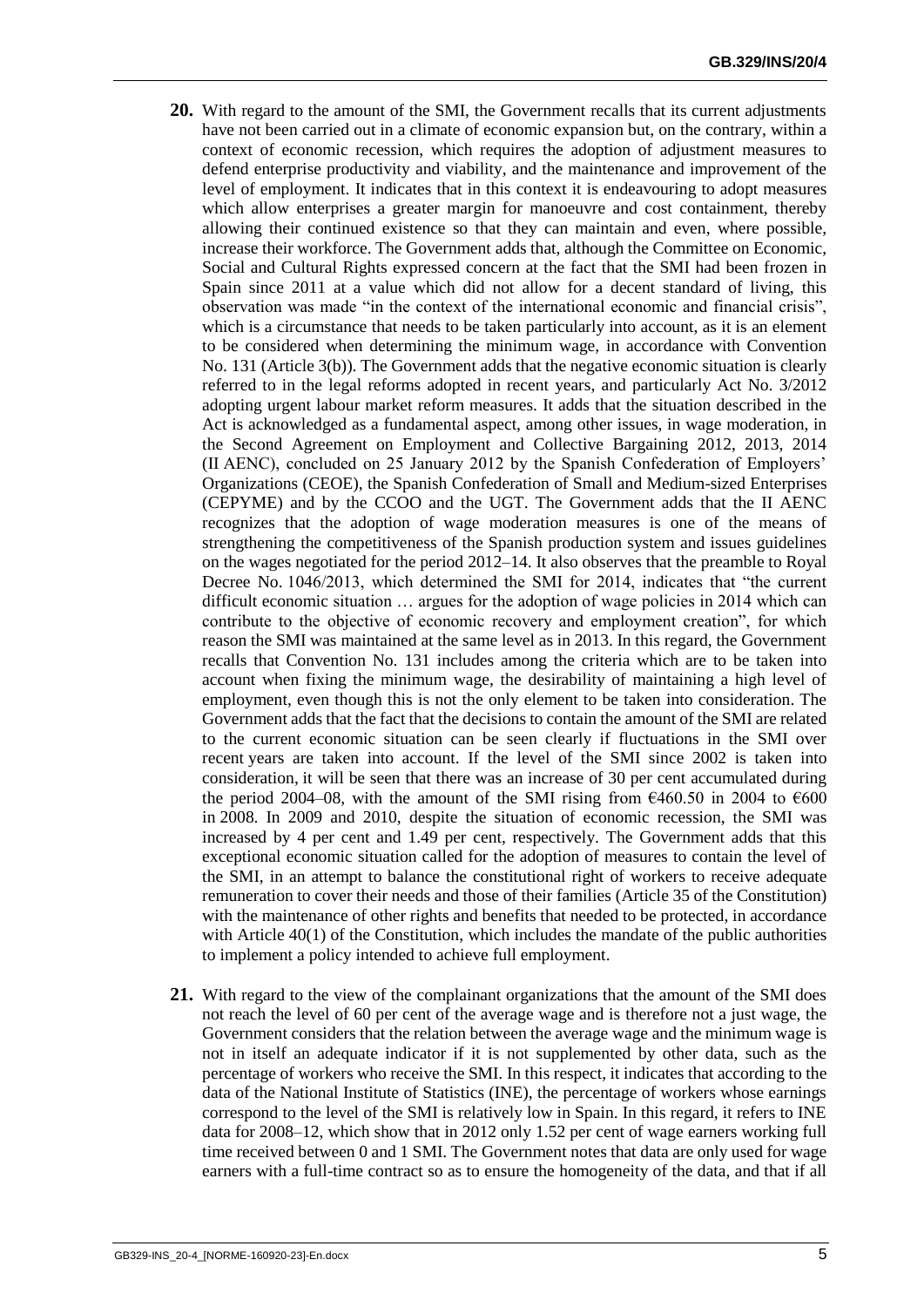workers who receive between 0 and 1 SMI are included, irrespective of their working time, the percentage increases. It also observes that the percentage of workers who earned between twice and more than eight times the SMI in 2008–12, according to the same table, was over 65 per cent. The Government explains that this low percentage of full-time workers directly affected by the level of the SMI is due to the fact that most workers are covered by the wage scales set out in collective agreements, most of which establish wages higher than the SMI for all categories of workers. It also notes that, according to the INE data, the percentage of full-time workers receiving between 0 and 1 SMI has not changed significantly in recent years.

- **22.** The Government affirms that section 27(1) of the Workers' Charter is in conformity with Convention No. 131, not only with regard to the criteria set out for determining the level of the SMI, but also in relation to the weighting of those criteria by the authorities responsible for determining the amount of the SMI. It considers that the wording used in section 27 of the Workers' Charter, "the Government shall fix the minimum interoccupational wage … taking into account", is similar to the wording of Convention No. 131, ("The elements to be taken into consideration …"). In this respect, it considers that the wording of the Workers' Charter cannot be the same as that of Convention No. 131, as the latter instrument is intended for the legislative authorities of States which have ratified the Convention. It adds that it is not aware of any comments by the Committee of Experts concerning the conformity of the wording of section 27 of the Workers' Charter with Convention No. 131.
- **23.** The Government also indicates that Spanish legislation is in conformity with the other essential elements set out in paragraph 61 of the General Survey, namely: (i) as broad a scope of application as possible; (ii) full consultation with the social partners, on an equal footing, in the design and operation of the minimum wage system and, where appropriate, their direct participation in the system; (iii) the inclusion of both the needs of workers and their families and economic factors in determining the levels of minimum wages; (iv) the periodic adjustment of minimum wage rates to reflect changes in the cost of living and other economic conditions; and (v) the implementation of appropriate measures to ensure the effective application of all provisions relating to minimum wages.
- **24.** With regard to the claim by the complainant organizations that the level of the SMI is used to determine minimum basic social security contributions and that it therefore affects a much higher number of workers than those who receive the minimum wage, the Government indicates that in the Spanish system social security contributions are calculated on the basis of the real wages received by workers. This means that all workers with earnings above the level of the SMI pay higher contributions to social security than workers who earn the SMI.
- **25.** With reference to the allegation by the complainant organizations that the level of the SMI for 2015 does not guarantee minimum subsistence conditions for workers and their families, the Government refers to the explanation of the reasons given for Royal Decree No. 1106/2014, which indicates that "the new amounts, which represent an increase of 0.5 per cent in relation to those in force between 1 January and 31 December 2014, are the result of taking into consideration jointly all of the factors envisaged in section 27(1) of the Workers' Charter".
- **26.** In response to the Committee's request for further information, the Government adds that, as established in the Royal Decrees determining the SMI for 2014 and 2015, the SMI was fixed after taking into consideration jointly all of the factors envisaged in the Workers' Charter, which were in turn influenced by the social and economic situation at the national and international level. It also indicates that the elements considered when fixing the SMI include: fluctuations in gross domestic product (GDP) and its determinants; trends in employment, its composition and determinants, according to the national accounts; fluctuations in the consumer price index and the inflation target of the Central European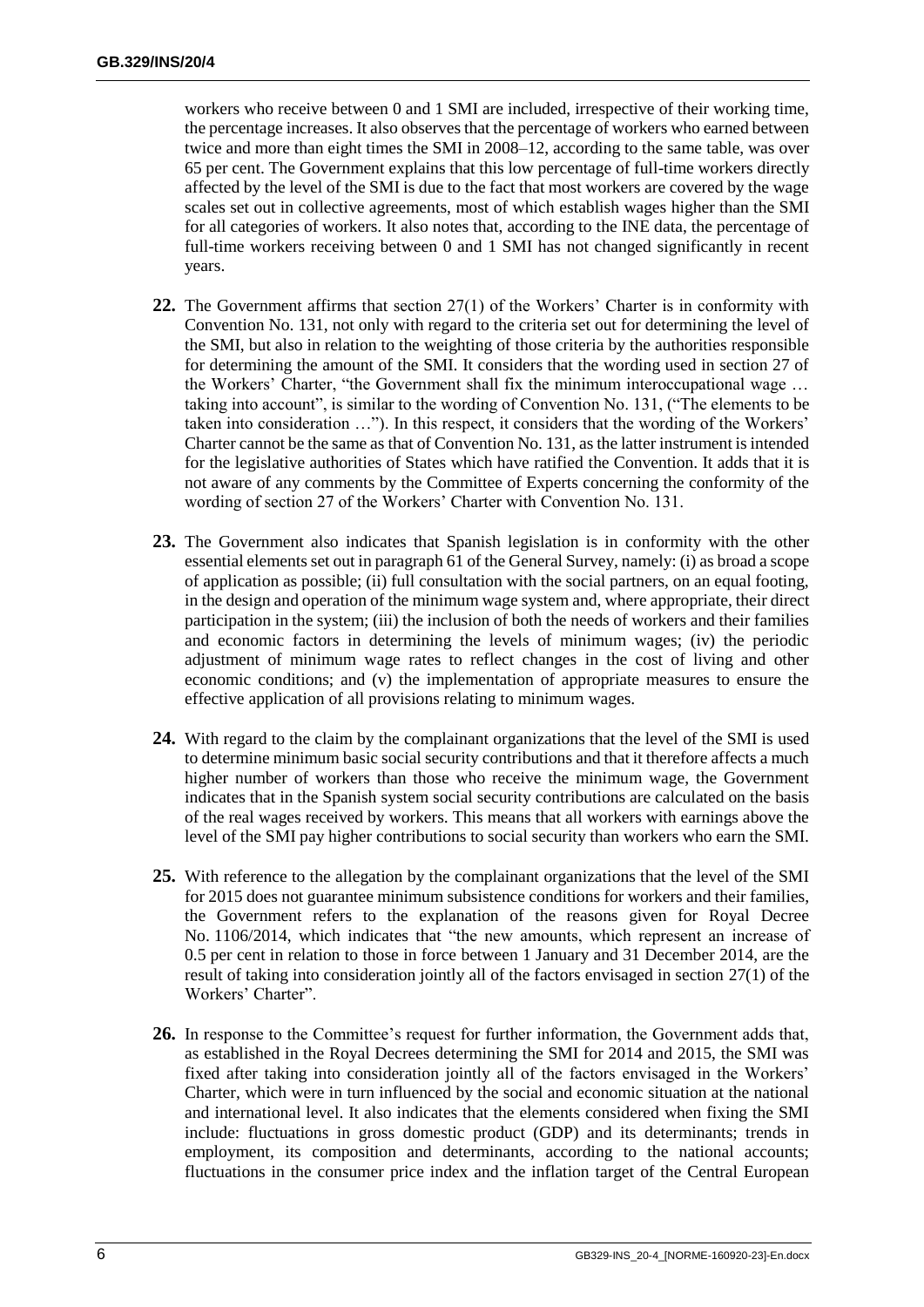Bank; trends in apparent labour productivity; trends in the remuneration of employees and its share in GDP; trends in the main labour market statistical factors according to the labour force survey, including activity, occupation and unemployment rates; recent data on social security coverage; notified recruitments and registered unemployment; the development of the wages agreed upon in collective agreements; the macroeconomic forecast for Spain and the Eurozone; the European and world economic situation; historical information on low-wage workers affected by the SMI; and the framework for wage negotiations, such as that provided for the years in question by the II AENC 2012, 2013 and 2014. The Government adds, regarding the elements referred to in Convention No. 131, that it should be noted that the needs of workers and their families, taking into account the general level of wages in the country, the cost of living, social security benefits and the relative living standards of other social groups and economic factors may be associated in the joint consideration of, among other factors: (a) the increased share of labour in national income, based on the level of employment and remuneration, which determine the capacity to cover the needs of workers and their families through wages from labour, which is the main source of income for workers; (b) an analysis of fluctuations in the consumer price index, which allows for the assessment of the impact on the purchasing power of the SMI as a means of covering the needs of workers and their families; (c) the general level of wages in the country which, although not mentioned explicitly in the Workers' Charter, is incorporated in the annual SMI revision process, in so far as the process includes an assessment of the average wage increases agreed upon in collective bargaining, and trends in the wages of workers covered by collective bargaining; and (d) trends in other relevant parameters related to social benefits, such as pensions. The Government indicates that it cannot be confirmed that the fluctuations in the SMI over the period 2014–15 might have resulted in a departure from what is considered reasonable in terms of the trends in several variables relating to the needs of workers and their families. In this period, the SMI increased more than inflation, which meant that there was no loss in purchasing power and that the SMI remained close to the average wage increase agreed upon in collective agreements. The Government considers that, during the revision of the SMI for 2014 and 2015, the applicable legal framework, the procedure followed in the application of the framework, the joint consideration of the criteria established by law and its outcome, ensured that the SMI was determined in accordance with Convention No. 131. The Government considers that the flexibility accorded to member States to determine the criteria that must be applied in the periodic adjustment of minimum wages and their respective weighting was not exceeded, and that the elements of the Convention were taken into account, as far as possible and appropriate. In particular, consideration was given to the fact that an adequate living wage goes beyond the satisfaction of food, housing and clothing needs, and includes the possibility of participating in the country's social and cultural life, and that the determination of such a wage should take into account economic factors.

- **27.** The Government emphasizes that the supervision and enforcement of the legislation respecting wages and social security are the responsibility of the Labour and Social Security Inspectorate, and that nowhere in the representation is reference made to the action of the inspectorate in ensuring effective compliance with Convention No. 131.
- **28.** In response to the allegations made by the complainant organizations concerning the alleged failure by the Government to comply with the requirement to ensure consultations with the social partners during the process of the periodic revision of the SMI, the Government indicates that, when determining the SMI for 2014, it noted the position of the complainants in this regard. The Government adds that in the days prior to the approval of the Royal Decree determining the SMI for 2014, the Minister of Employment and Social Security held conversations on the SMI with the leaders of the trade union organizations which have signed the representation.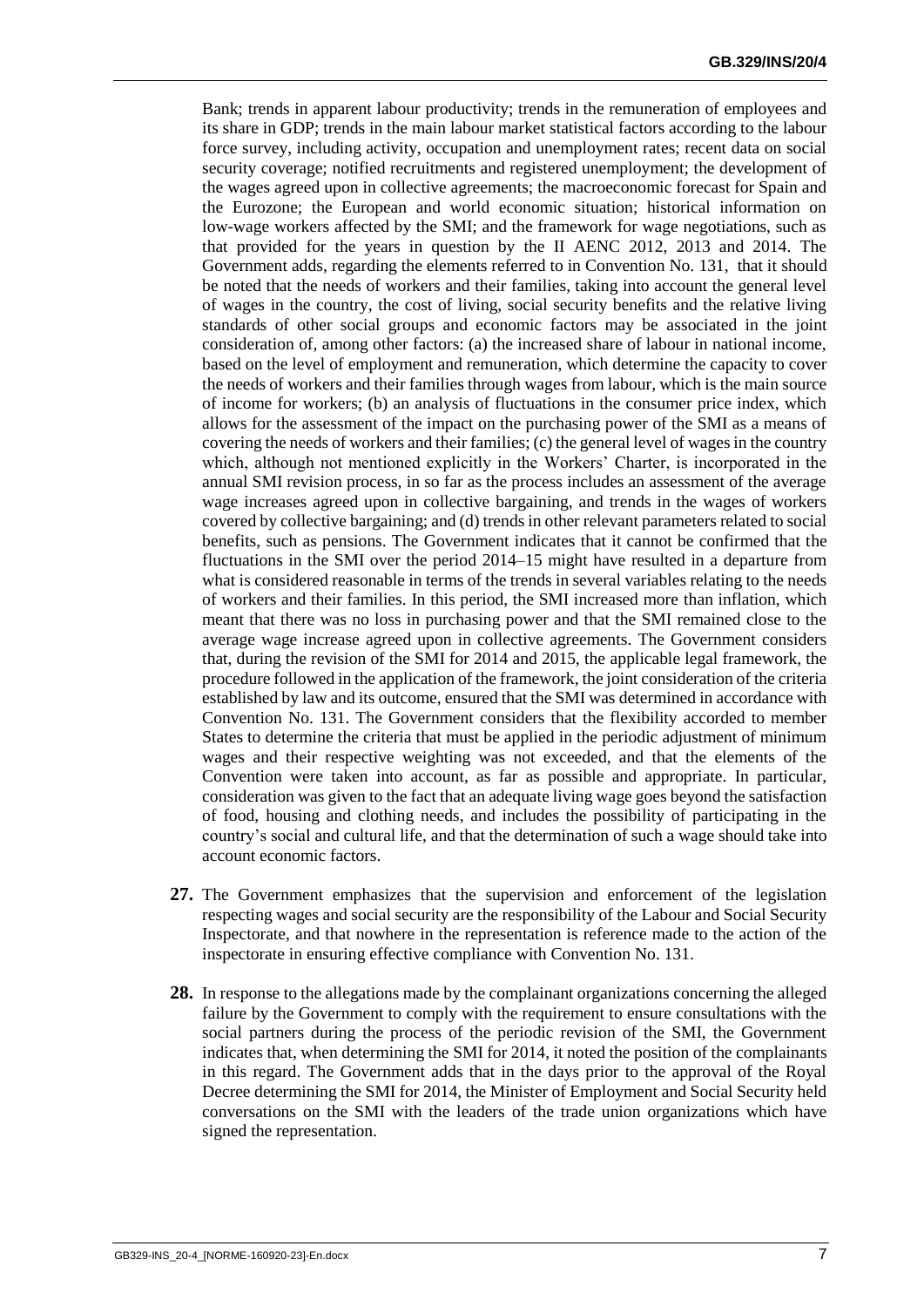- **29.** The Government adds that the draft Royal Decree determining the SMI for 2015, accompanied by a report analysing the impact of the Decree, was sent to the social partners for consultation on 19 December 2014. The CCOO and UGT replied in writing on 23 December 2014 indicating their disagreement with the proposal. The Government therefore considers that it has complied with the provisions of Article 4(2) of Convention No. 131.
- **30.** Regarding consultation, the Government has provided, upon the request of the Committee, a copy of ruling No. 4524/2015 of the Supreme Court in Madrid, which set aside the claim by the Confederation of Galician Unions to declare null and void Royal Decree No. 1046/2013 determining the SMI for 2014. The claim is based on the allegation that, with regard to the consultations on the draft Royal Decree, "… what took place was not … a genuine consultation process, but rather a mere formality, as no time was allowed [for the workers' organizations] to examine the draft, and the publication of the text coincided with the receipt of the draft". According to the complainant, this violated, among others, section 27(1) of the Workers' Charter and Convention No. 131. The ruling is based, inter alia, on the fact that the adjective "full" relating to the consultation required in Article 4(2) of Convention No. 131, implies a process in which all possibilities for consultation have been exhausted: "consultation in this context does not refer to a period of time, but rather to ensuring that all necessary individuals are consulted, which is in accordance with the standards of institutional representativity set out by our legislation for the most representative organizations, and which, as has been seen, have been given effect". In this regard, the ruling sets aside the claim, "… particularly since the speed of the process established certainly did not prevent the other employers' organizations or other trade union organizations from giving their opinion or issuing a report …". The Court adds that this invalidates the allegation that Article 28(1) of the Constitution was violated by preventing, in practice, the complainant union from fulfilling its function of institutional representativity accorded to it as the most representative trade union, since it was held to be the most representative organization, and was afforded the opportunity to give its opinion.

# **III. The Committee's conclusions**

- **31.** The Committee has based its conclusions on the review of the allegations by the complainants and the information provided by the Government under the present procedure.
- **32.** The Committee observes that the Trade Union Confederation of Workers' Commissions (CCOO) and the General Union of Workers (UGT) allege that the Government has failed to comply with Articles 3 and 4(2) of Convention No. 131, as it: (a) determined a minimum interoccupational wage (SMI) for 2014 and 2015 which does not cover the needs of workers and their families; and (b) did not engage in a process of full consultation with trade unions during the procedure of the determination of the SMI for 2014 and 2015.
- **33.** Articles 3 and 4(2*)* of Convention No. 131 are relevant to the examination of the present representation:

### *Article 3*

The elements to be taken into consideration in determining the level of minimum wages shall, so far as possible and appropriate in relation to national practice and conditions, include –

- (a) the needs of workers and their families, taking into account the general level of wages in the country, the cost of living, social security benefits, and the relative living standards of other social groups;
- (b) economic factors, including the requirements of economic development, levels of productivity and the desirability of attaining and maintaining a high level of employment.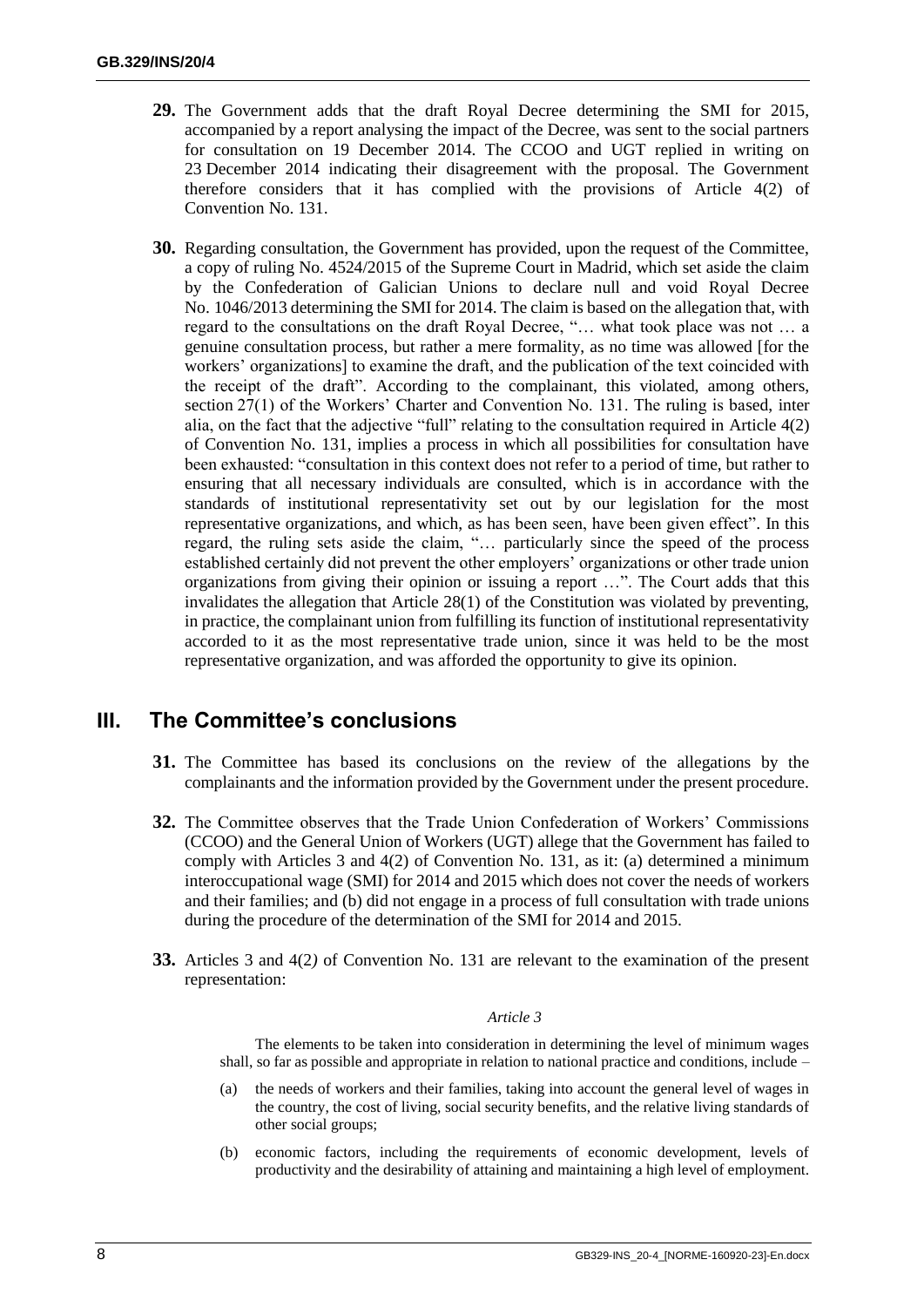*Article 4*

2. Provision shall be made, in connection with the establishment, operation and modification of such machinery, for full consultation with representative organisations of employers and workers concerned or, where no such organisations exist, representatives of employers and workers concerned.

## **A. Allegations relating to the determination of the level of the minimum wage for 2014 and 2015**

…

- **34.** With regard to the allegations of the complainant organizations that the level of the SMI determined for 2014 and 2015 does not guarantee the minimum subsistence conditions of workers and their families, the Committee notes the indication by the complainant organizations that: (a) the SMI has lost 5.8 points of its purchasing power in recent years; (b) the SMI is much lower than the European objective of 60 per cent of the average wage, and is at a much lower level than the average for European Union countries and the amount that would correspond to a country with Spain's level of economic development; (c) the Committee on Economic, Social and Cultural Rights (CESCR) of the United Nations Economic and Social Council (ECOSOC) expressed concern at the fact that the SMI had been frozen since 2011 at a level that did not allow for a decent standard of living; (d) the SMI does not guarantee the minimum subsistence conditions for workers and their families as, in both 2013 and 2014, it was frozen at the gross annual rate of  $\epsilon$ 9,034, and in 2015 it was fixed at the gross rate of  $\epsilon$ 9,080.40 (an increase of 0.5 per cent), which is very close to the at-risk-of-poverty threshold for one person, and very much below the at-risk-of-poverty threshold for a household of two adults and two children, according to the data of the 2014 living conditions survey, in contrast with price increases for essential household services and supplies; and (e) the Government made no effort to give effect to the recommendations made in 2013 by the Committee of Experts on the Application of Conventions and Recommendations to: take full account of the needs of workers and their families, and not just economic policy objectives, in future adjustments of the minimum wage, avoiding depreciation in the purchasing power of the SMI, and to involve fully the social partners, on an equal footing, in decision-making on the determination of the minimum wage.
- **35.** The Committee notes that, in reply to the allegations of the complainant organizations, the Government indicates that: (a) the current adjustments to the level of the SMI are not being made within a climate of economic expansion but, on the contrary, within a context of economic recession, which requires the adoption of adjustment measures with a view to defending enterprise productivity and viability, and the maintenance and improvement of the level of employment; (b) although the Committee on Economic, Social and Cultural Rights expressed concern at the fact that the SMI had been frozen in Spain since 2011 at a value which did not allow for a decent standard of living, this observation was made "in the context of the international economic and financial crisis"; (c) II AENC 2012, 2013 and 2014, concluded on 25 January 2012 by the Spanish Confederation of Employers' Organizations (CEOE), the Spanish Confederation of Small and Medium-sized Enterprises (CEPYME), and by the CCOO and the UGT, recognizes the negative economic situation as a basic reason for wage moderation and that the adoption of wage moderation measures is one of the means of strengthening the competitiveness of the Spanish production system; (d) the fact that the decisions to contain the amount of the SMI are related to the current economic situation can be seen clearly if fluctuations in the SMI over recent years are taken into account; (e) the exceptional economic situation called for the adoption of measures to contain the level of the SMI, in an attempt to balance the constitutional right of workers to receive adequate remuneration to cover their needs and those of their families (Article 35 of the Constitution) with the maintenance of other rights and benefits that needed to be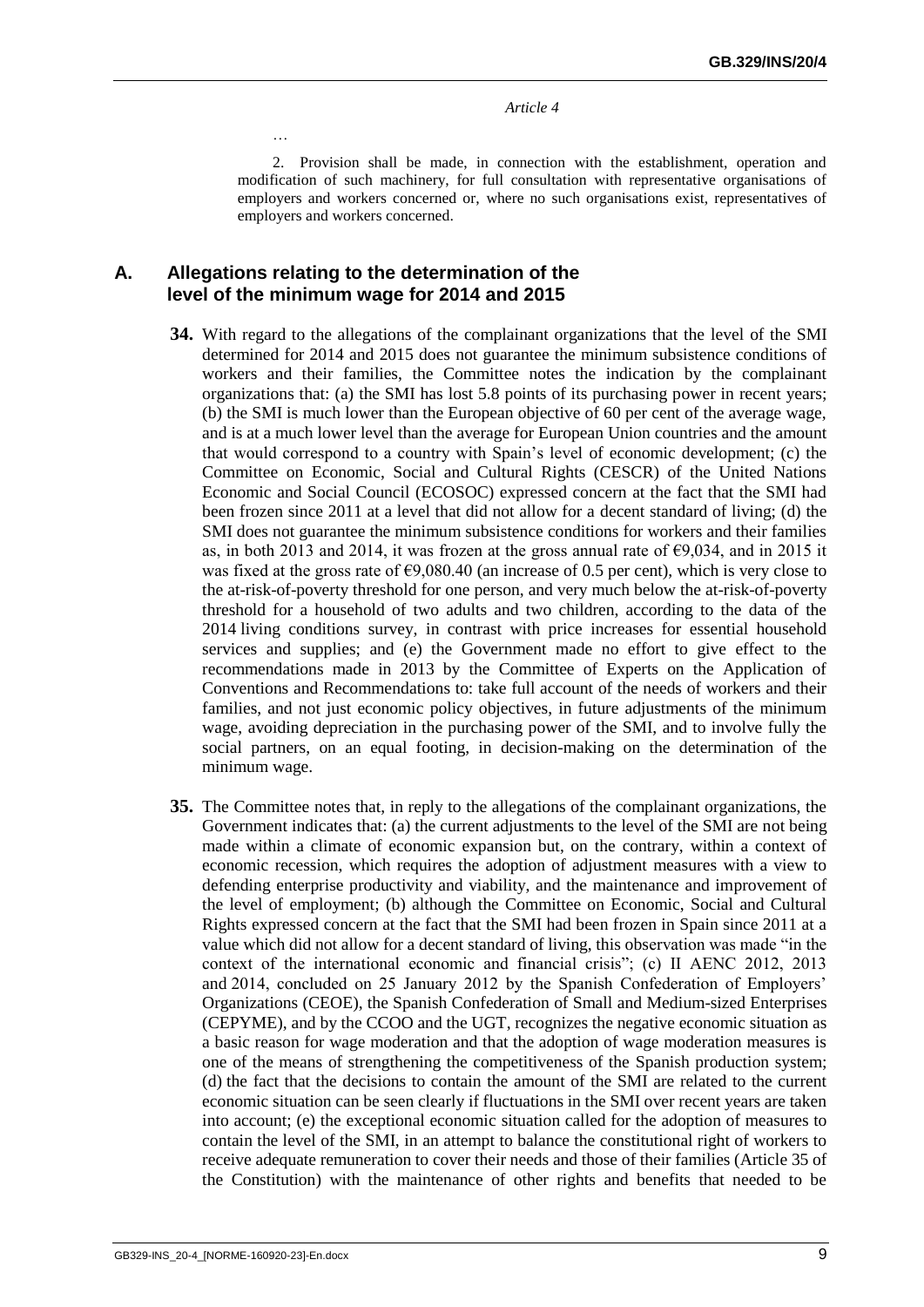protected, in accordance with Article 40(1) of the Constitution, which includes the mandate of the public authorities to implement a policy intended to achieve full employment; (f) the relation between the average wage and the minimum wage, which is the basis of the European objective of 60 per cent of the average wage, is not in itself an adequate indicator in assessing the level of the SMI if it is not supplemented by other data, such as the percentage of workers who receive the SMI; and (g) the percentage of workers whose earnings correspond to the level of the SMI is relatively low in Spain (in 2012, only 1.52 per cent of wage earners working full time received between 0 and 1 SMI).

- **36.** The Committee also notes the Government's indication that: (a) joint consideration has been given to all the factors referred to in section 27(1) of the Workers' Charter; (b) the needs of workers and their families and the economic criteria established in Article 3 of Convention No. 131 have been taken into account, given that the following elements, as far as possible and appropriate, were assessed jointly when determining the SMI: the increased share of labour in national income; an analysis of fluctuations in the consumer price index, which allows for the assessment of the impact on the purchasing power of the SMI as a means of covering the needs of workers and their families; the general level of wages in the country; and trends in other relevant parameters related to social benefits, such as pensions; (c) the fluctuations of the SMI in the period 2014–15 did not result in a departure from what is considered reasonable in terms of the trends in several variables relating to the needs of workers and their families; and (d) in 2014 and 2015, the SMI increased more than the inflation recorded in that period, which meant that there was no loss in purchasing power and that the SMI remained close to the average wage increase agreed upon in collective agreements.
- **37.** The Committee notes all this information. While it understands the concern of the complainant organizations regarding the level of the SMI determined for 2014 and 2015 (which it deems to be very close to the poverty threshold), the Committee notes that the determination of the SMI took place in a context of crisis and economic downturn, and that the SMI increased more than the inflation recorded in that period, which meant that there was no loss in purchasing power and that the SMI remained close to the average wage increase agreed upon in collective agreements.
- **38.** In this context, the Committee recalls that the Committee of Experts on the Application of Conventions and Recommendations, in its 2014 General Survey on minimum wage systems (103rd Session of the International Labour Conference, General Survey of the reports on the Minimum Wage Fixing Convention, 1970 (No. 131), and the Minimum Wage Fixing Recommendation, 1970 (No. 135) – Report III(1B), paragraphs 283 and 284), states that: "Convention No. 131 leaves member States with considerable leeway in determining the precise criteria to be applied in the fixing or periodic adjustment of minimum wages and their respective weighting. The elements that it lists have to be taken into consideration 'so far as possible and appropriate' and 'in relation to national practice and conditions'."

However, certain basic rules are established that have to be respected by all the parties. In order to meet their objective of social protection, minimum wages have to meet the needs of workers and their families. Although the Convention does not specify the types of needs that have to be met, it should be borne in mind that the Preamble to the ILO Constitution proclaims that an improvement of conditions of labour is urgently required, in particular the provision of an adequate living wage. The Committee emphasized in Chapter I that the concept of "living wage" takes into account more than the satisfaction of food, housing and clothing needs, and includes the possibility of participating in the country's social and cultural life. However, this consideration does not of itself suffice to ensure full conformity with the provisions of the Convention. The minimum wage also has to be fixed taking into account economic factors, including the requirements of economic development, levels of productivity and the desirability of attaining and maintaining a high level of employment. The desired balance is not always easy to achieve. Indeed, if the minimum wage is too low, it will not achieve its objective of social protection. If it is too high, it runs the risk of not being widely respected or giving rise to the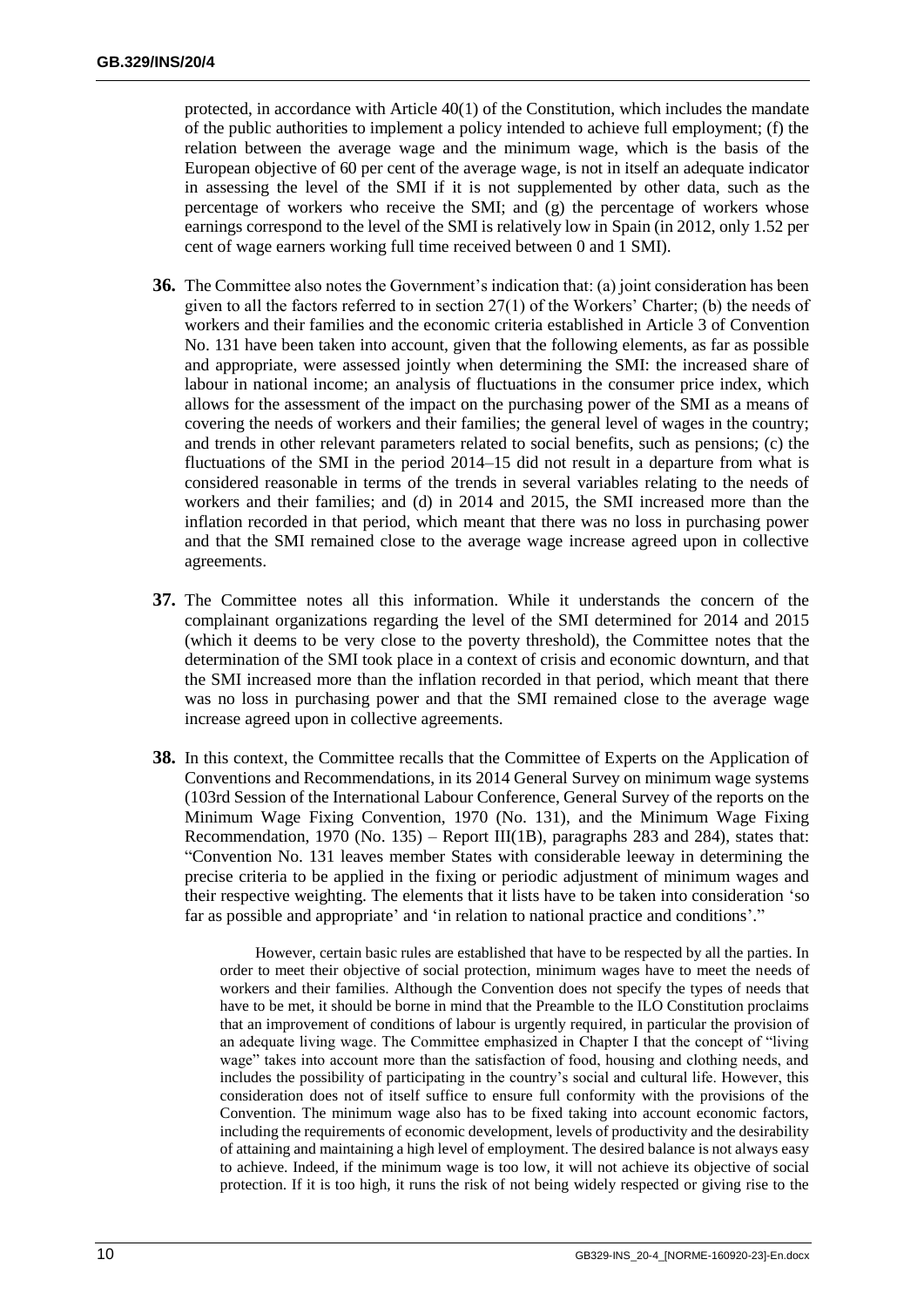expansion of the informal economy. However, social and economic considerations are not necessarily conflicting*.*

- **39.** *In these circumstances, the Committee requests that the Government continues, in consultation with the most representative workers' and employers' organizations, to make every effort necessary to take into consideration, so far as possible and appropriate, the needs of workers and their families and the economic factors mentioned in Article 3(a) and (b) of the Convention and give them proper weight in determining the level of minimum wages.*
- **40.** With reference to the criteria for the determination of the SMI, the Committee observes that the preamble to Royal Legislative Decree No. 3/2004 of 25 June provides that "the Government and the social partners shall determine, in the context of social dialogue … the reform of section 27 of the amended text of the Workers' Charter to provide a new basis for the determination of the SMI annually by the Government and to prevent losses in purchasing power". *In this context, in the light of this Decree, the Committee considers that the Government and the social partners could deal, in the context of social dialogue, with this matter on the basis of the provisions of Article 3 of the Convention.*

## **B. Allegation concerning the absence of consultation with the social partners in the determination of the minimum wage**

- **41.** With regard to the allegation concerning the non-existence of an exhaustive process of consultation with trade unions in the process of determining the SMI in 2014 and 2015, the Committee notes that the complainant organizations contend that the consultation was reduced to a mere formality which did not give the social partners the opportunity to form their views with full knowledge of the facts in order to be heard and considered. The Committee also observes the indication by the complainant organizations that for 2014 they received the draft text of the Royal Decree determining the SMI with the notification that the deadline for replies was the next day, on which date the Council of Ministers approved the Decree. They add that in 2015 the Government once again determined the SMI unilaterally, again reducing consultation with the social partners to a mere formal procedure.
- **42.** In this connection, the Committee notes the Government's indication that, in relation to the SMI for 2014: (a) when determining the SMI for 2014 it already knew the position of the complainant organizations in this regard, as on 12 November 2013 they had written to the Minister of Employment and Social Security urging the Government to improve the SMI with a view to progressively recuperating its purchasing power and returning to the objective of achieving the level of 60 per cent of the net average wage, and calling for the reform of section 27 of the Workers' Charter to establish a new basis for the annual adjustment of the SMI; (b) in the days prior to the approval of the Royal Decree determining the SMI, the Minister of Employment and Social Security held conversations on the SMI with the leaders of the complainant organizations; and (c) on 26 December 2013, the documentation relating to the draft Royal Decree determining the SMI for 2014 was sent to the complainant organizations. The Committee also notes ruling No. 4524/2015 of the Supreme Court in Madrid, provided by the Government at the request of the Committee, which set aside the claim by the Confederation of Galician Unions to declare null and void Royal Decree No. 1046/2013 fixing the SMI for 2014. The claim is based on the allegation that a genuine consultation process did not take place, but was rather a mere formality, as the workers' organizations were not given the time to examine the draft in violation of section 27(1) of the Workers' Charter and Convention No. 131. The ruling sets aside the claim on the basis of, inter alia, the fact that: (a) the adjective "full" relating to consultation in Article 4(2) of Convention No. 131 does not relate to a period of time but refers to a process in which the possibilities for consultation are exhausted, that is to say where all those who should have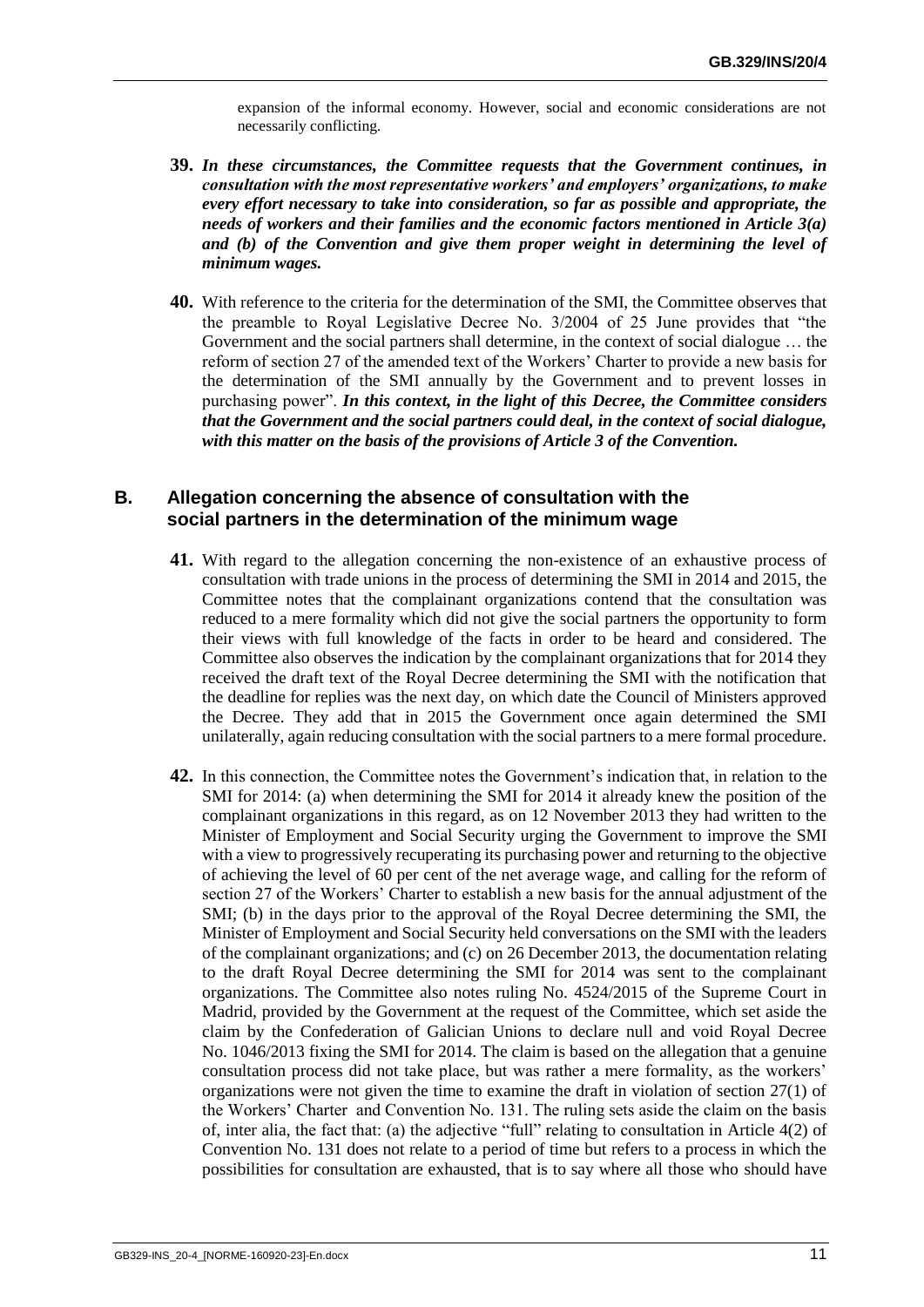been consulted have been consulted; and (b) the speed of the consultation process did not prevent two of the four trade unions that were consulted and the employers' organizations that were consulted from giving their opinion on the draft Royal Decree No. 1046/2013.

- **43.** With reference to the SMI for 2015, the Committee notes that the Government indicates that: (a) the draft Royal Decree determining the SMI for 2015, accompanied by a report analysing the impact of the Decree, was sent to the social partners for consultation on 19 December 2014, in compliance with section 27(1) of the Workers' Charter; (b) on 23 December 2014, the complainant organizations replied in writing indicating their disagreement with the proposal; and (c) the submission of the report analysing the impact of the proposed legislation, which describes the factors that, under section 27(1) of the Workers' Charter, have to be taken into account when determining the SMI, shows that the complainant organizations were able to develop their views in full knowledge of the facts concerning the reasons justifying the increase of the SMI by 0.5 per cent in relation to the previous year.
- **44.** With regard to consultations with the social partners on the fixing of minimum wages within the framework of the Convention, the Committee recalls that the term "full" was included during the second discussion of the draft Convention by the International Labour Conference, as a result of an amendment proposed by the Worker members, and supported by various Government groups, on the grounds that on many occasions the consultations held with employers' and workers' organizations were perfunctory (see the preparatory work for Convention No. 131, *Record of Proceedings*, ILC, 54th Session, Geneva, 1970, p. 381).
- **45.** In this regard, the Committee recalls that, in its 2014 General Survey (op. cit., paragraph 203), the Committee of Experts considered, with regard to the issue of consultation, that "… this should not be a mere formality by governmental authorities, but steps should be taken to ensure that the authorities really take into account the concerns and arguments put forward by the social partners to inform their decision-making, including taking into account both the needs of workers and economic realities in fixing minimum wages. This implies that consultation must take place before decisions are taken and that the representatives of the employers' and workers' organizations concerned should be provided with full and pertinent information in order to reach their opinion." The Committee of Experts has also indicated that full consultation with the social partners "… assumes particular importance in periods of economic and social crisis, owing to the considerable repercussions that decisions relating to the fixing and periodic adjustment of minimum wages are likely to have on economic policy, including employment policy, and the purchasing power of workers. …" (op. cit., paragraph 243). Furthermore, the Committee of Experts emphasized that for consultations to be useful and effective, they "need to be genuine, in the sense of a process that is receptive to constructive and balanced proposals and seeks to accommodate in good faith, in so far as possible, the inevitably conflicting interests of the social partners" (op. cit, paragraph 389).
- **46.** *In these conditions, while noting all this information, the Committee expects that in all processes for the determination of the SMI the Government will fully consult the representative organizations of employers and workers concerned, ensuring that they have full knowledge of all the necessary information and sufficient time to determine their positions.*

# **IV. The Committee's recommendations**

- **47.** *The Committee recommends that the Governing Body:*
	- *(a) approve the present report;*